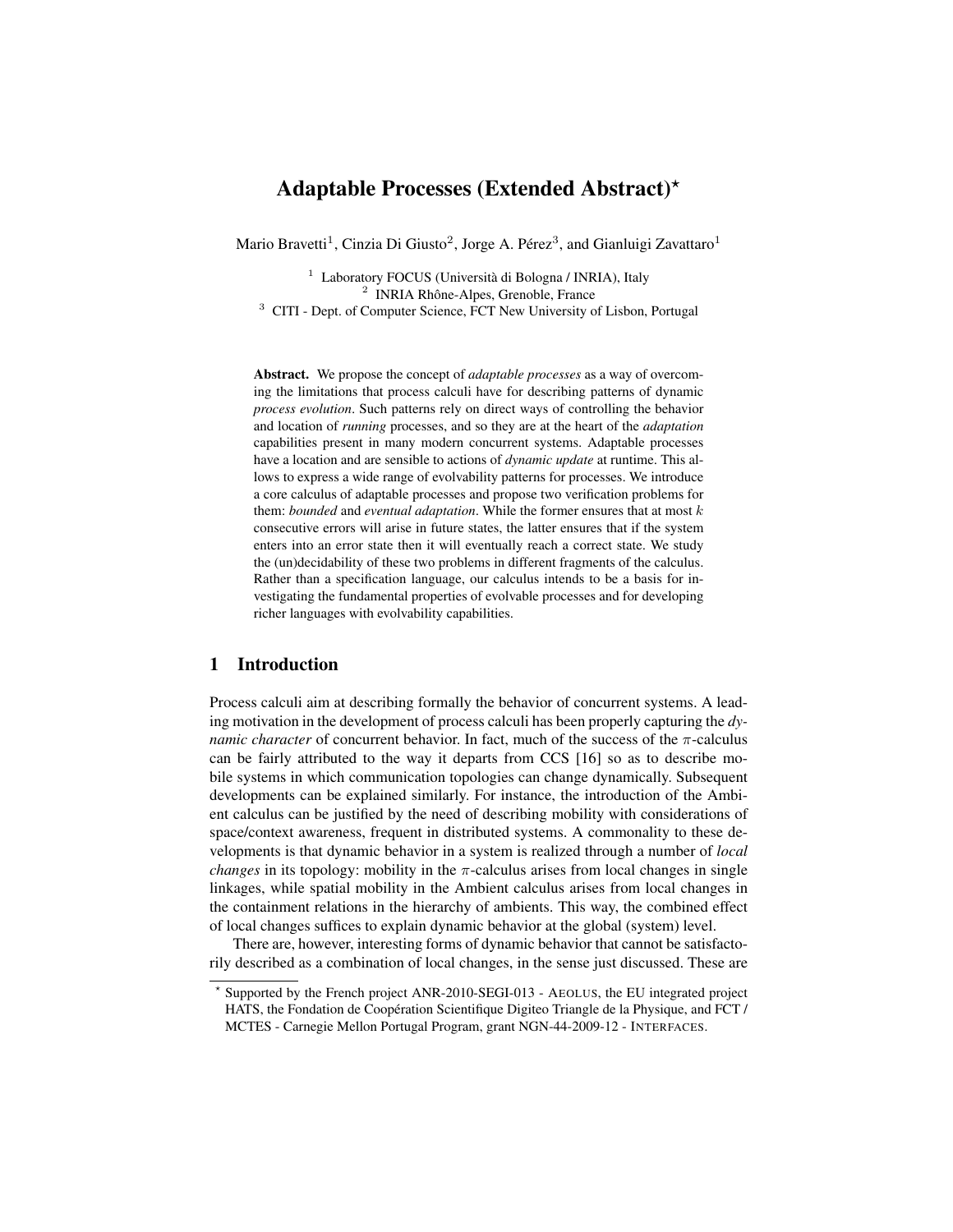behavioral patterns which concern change at the *process* level, and thus describe *process evolution* along time. In general, forms of process evolvability are characterized by an enhanced control/awareness over the current behavior and location of running processes. Remarkably, this increased control is central to the *adaptation* capabilities by which processes modify their behavior in response to exceptional circumstances in their environment. As a simple example, consider the behavior of a process scheduler in an operating system, which executes, suspends, and resumes a given set of threads. In order to model the scheduler, the threads, and their evolution, we would need mechanisms for *direct* process manipulation, which appear quite difficult to represent by means of link mobility only. More precisely, it is not clear at all how to represent the *intermittent evolution* of a thread under the scheduler's control: that is, precise ways of describing that its behavior "disappears" (when the scheduler suspends the thread) and "appears" (when the scheduler resumes the thread). Emerging applications and programming paradigms provide challenging examples of evolvable processes. In workflow applications, we would like to be able to replace or update a running activity, without affecting the rest of the workflow. We might also like to suspend the execution of a set of activities, or even suspend and relocate the whole workflow. Similarly, in component-based systems we would like to reconfigure parts of a component, a whole component, or even groups of components. Also, in cloud computing scenarios, applications rely on scaling policies that remove and add instances of computational power at runtime. These are context-aware policies that dynamically adapt the application to the user's demand. (We discuss these examples in detail in Section 3.) At the heart of these applications are patterns of process evolution and adaptation which we find very difficult (if not impossible) to represent in existing process calculi.

In an attempt to address these shortcomings, in this paper we introduce the concept of *adaptable processes*. Adaptable processes have a location and are sensible to actions of *dynamic update* at runtime. While locations are useful to designate and structure processes into hierarchies, dynamic update actions implement a sort of built-in adaptation mechanism. We illustrate this novel concept by introducing  $\mathcal{E}$ , a process calculus of adaptable processes (Section 2). The  $\mathcal E$  calculus arises as a variant of CCS without restriction and relabeling, and extended with primitive notions of location and dynamic update. In  $\mathcal{E}, a[P]$  denotes the adaptable process P located at a. Name a acts as a *transparent locality: P* can evolve on its own as well as interact freely with its surrounding environment. Localities can be nested, and are sensible to interactions with *update actions*. An update action  $\tilde{a} \{U\}$  decrees the update of the adaptable process at a with the behavior defined by U, a *context* with zero or more holes, denoted by •. The *evolution* of  $a[P]$  is realized by its interaction with the update action  $\tilde{a}{U}$ , which leads to process  $U\{P/\bullet\}$ , i.e., the process obtained by replacing every hole in U by P.

Rather than a specification language, the  $\mathcal E$  calculus intends to be a basis for investigating the fundamental properties of evolvable processes. In this presentation, we focus on two *verification problems* associated to  $\mathcal E$  processes and their (un)decidability. The first one,  $k$ -bounded adaptation (abbreviated  $\mathcal{BA}$ ) ensures that, given a finite  $k$ , at most  $k$  consecutive error states can arise in computations of the system—including those reachable as a result of dynamic updates. The second problem, *eventual adaptation* (abbreviated  $\mathcal{E}A$ ), is similar but weaker: it ensures that if the system enters into an

2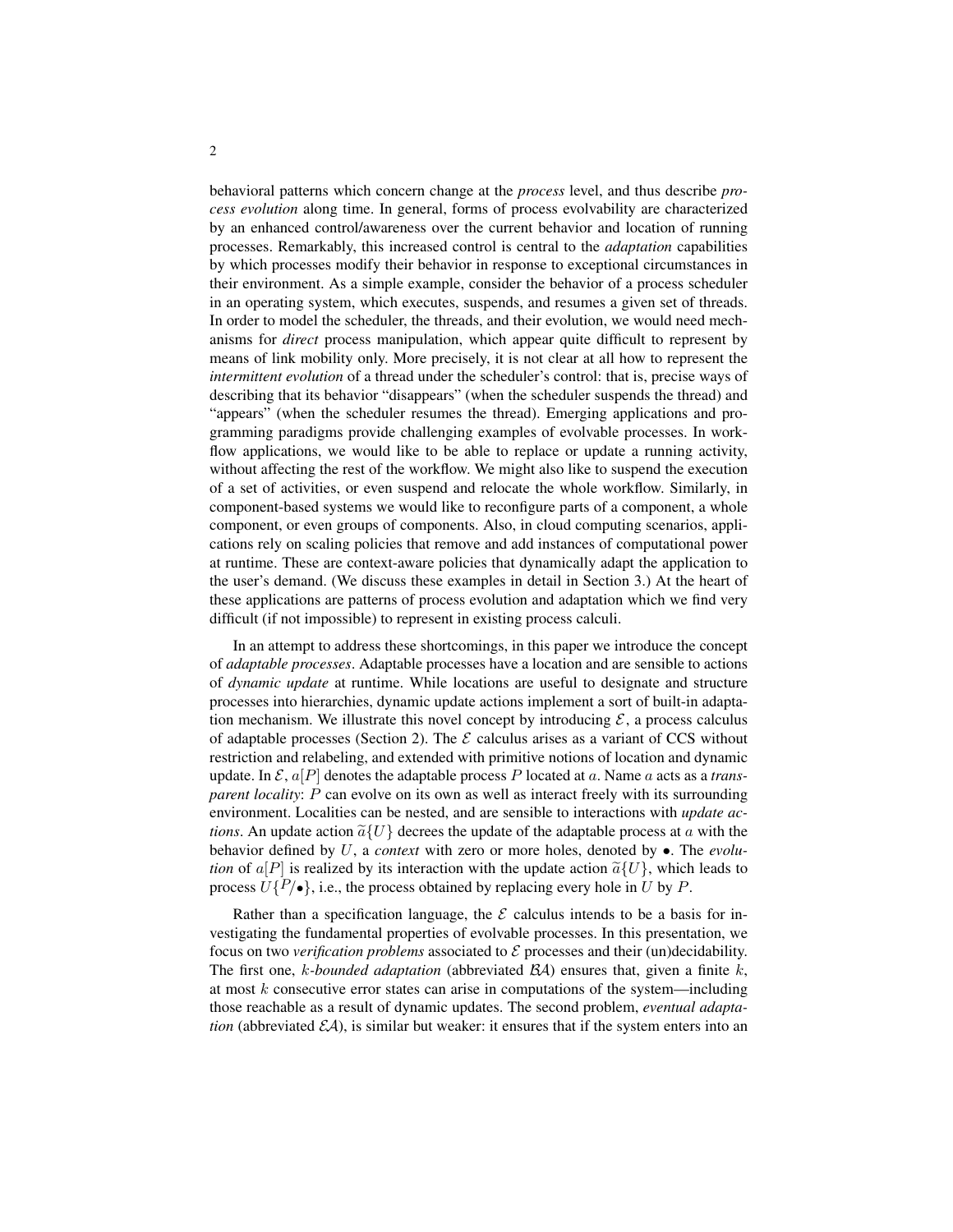error state then it will eventually reach a correct state. In addition to error occurrence, the correctness of adaptable processes must consider the fact that the number of modifications (i.e. update actions) that can be applied to the system is typically *unknown*. For this reason, we consider BA and EA in conjunction with the notion of *cluster* of adaptable processes. Given a system  $P$  and a set  $M$  of possible updates that can be applied to it at runtime, its associated cluster considers  $P$  together with an arbitrary number of instances of the updates in  $M$ . This way, a cluster formalizes adaptation and correctness properties of an initial system configuration (represented by an *aggregation* of adaptable processes) in the presence of arbitrarily many sources of update actions.

A summary of our main results follows.  $\mathcal E$  is shown to be Turing complete, and both  $\mathcal{B}A$  and  $\mathcal{E}A$  are shown to be *undecidable* for  $\mathcal E$  processes (Section 4). Turing completeness of  $\mathcal E$  says much on the expressive power of update actions. In fact, it is known that fragments of CCS without restriction can be translated into finite Petri nets (see for instance the discussion in [7]), and so they are not Turing complete. Update actions in  $\mathcal E$  thus allow to "jump" from finite Petri nets to a Turing complete model. We then move to  $\mathcal{E}^-$ , the fragment of  $\mathcal{E}$  in which *update patterns*—the context U in  $\tilde{a}\{U\}$ —are restricted in such a way that holes  $\bullet$  cannot appear behind prefixes. In  $\mathcal{E}^-$ ,  $\mathcal{B}A$  turns out to be *decidable* (Section 5), while EA remains *undecidable* (Section 6). Interestingly,  $\mathcal{E}A$  is already undecidable in two fragments of  $\mathcal{E}^-$ : one fragment in which adaptable processes cannot be neither removed nor created by update actions—thus characterizing systems in which the topology of nested adaptable processes is *static*—and another fragment in which update patterns are required to have exactly one hole—thus characterizing systems in which running processes cannot be neither deleted nor replicated.

The undecidability results are obtained via encodings of Minsky machines [17]. While the encoding in  $\mathcal E$  *faithfully* simulates the behavior of the Minsky machine, this is not the case for the encoding in  $\mathcal{E}^-$ , in which only finitely many steps are wrongly simulated. The decidability of  $\mathcal{B}A$  in  $\mathcal{E}^-$  is proved by resorting to the theory of *wellstructured transition systems* [1,13] and its associated results. In our case, such a theory must be coupled with Kruskal's theorem [15] (so as to deal with terms whose syntactical tree structure has an unbounded depth), and with the calculation of the predecessors of target terms in the context of trees with unbounded depth (so as to deal with arbitrary aggregations and dynamic updates that may generate new nested adaptable processes). This combination of techniques and results proved to be very challenging.

In Section 7 we give some concluding remarks and review related work. Detailed definitions and proofs can be found in [5].

#### 2 The  $\mathcal E$  Calculus: Syntax, Semantics, Adaptation Problems

The  $\mathcal E$  calculus extends the fragment of CCS without restriction and relabeling (and with replication instead of recursion) with *update prefixes*  $\tilde{a} \{U\}$  and a primitive notion of *adaptable processes*  $\alpha[P]$ . As in CCS, in  $\mathcal E$  processes can perform actions or synchronize on them. We presuppose a countable set N of names, ranged over by  $a, b \ldots$ , possibly decorated as  $\overline{a}, \overline{b}$ ... and  $\widetilde{a}, \widetilde{b}$ .... As customary, we use a and  $\overline{a}$  to denote atomic input and output actions, respectively.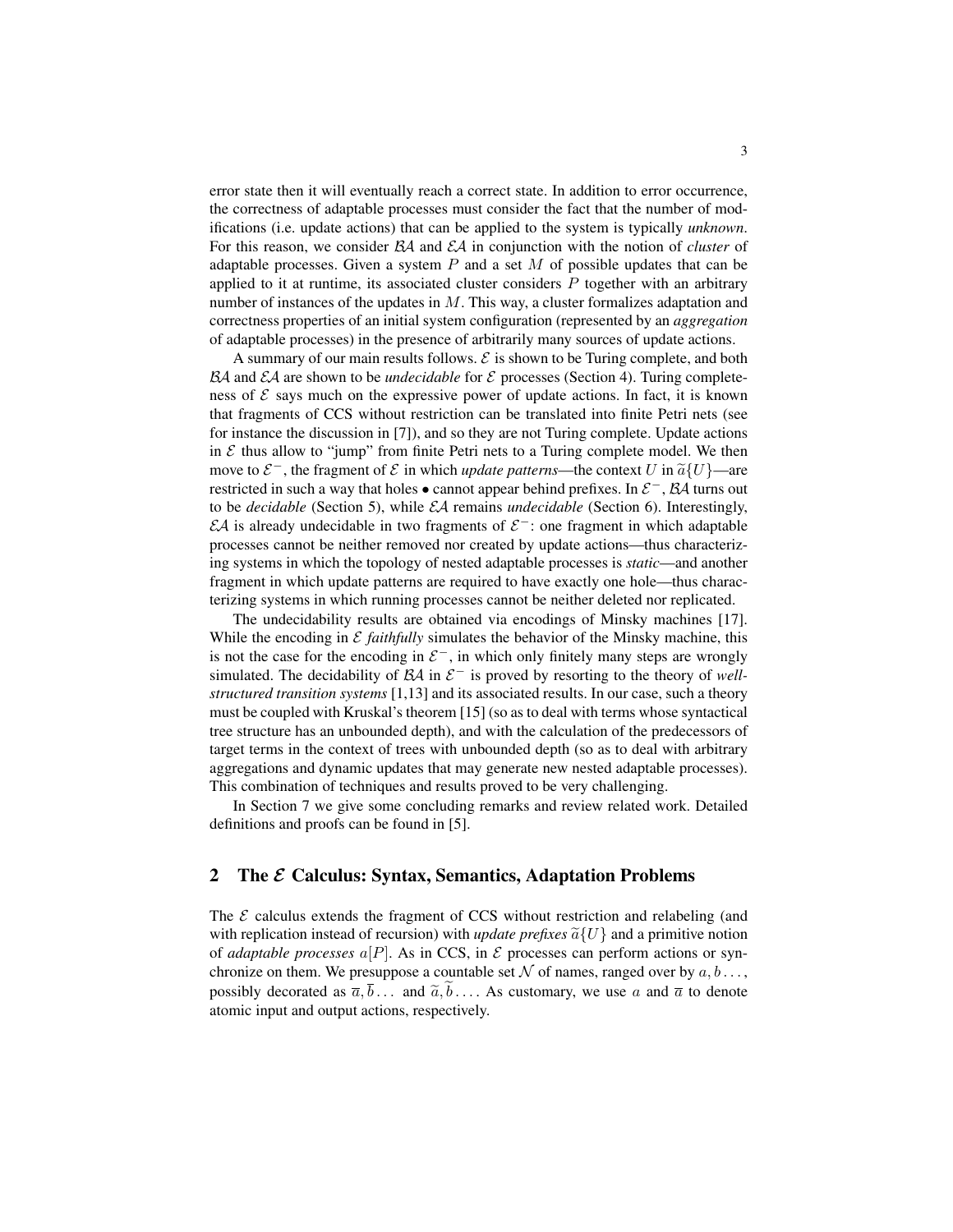COMP

\n
$$
a[P] \xrightarrow{a[P]} \star \text{ Sum } \sum_{i \in I} \alpha_i P_i \xrightarrow{\alpha_i} P_i \text{ REPL } !\alpha P \xrightarrow{\alpha} P \parallel !\alpha P
$$
\nACT1

\n
$$
\frac{P_1 \xrightarrow{\alpha} P'_1}{P_1 \parallel P_2 \xrightarrow{\alpha} P'_1 \parallel P_2} \text{ TAU1 } \frac{P_1 \xrightarrow{a} P'_1}{P_1 \parallel P_2 \xrightarrow{\tau} P'_1 \parallel P'_2}
$$
\nLoc

\n
$$
\frac{P \xrightarrow{\alpha} P'}{a[P] \xrightarrow{\alpha} a[P']} \text{ TAU3 } \frac{P_1 \xrightarrow{a[Q]} P'_1}{P_1 \parallel P_2 \xrightarrow{\tau} P'_1 \{U\{Q/\bullet\}/\star\} \parallel P'_2}
$$

Fig. 1. LTS for  $\mathcal{E}$ . Symmetric counterparts of ACT1, TAU1, and TAU3 have been omitted.

**Definition 1.** *The class of*  $\mathcal{E}$  *processes, is described by the following grammar:* 

$$
P ::= a[P] \mid P \parallel P \mid \sum_{i \in I} \pi_i P_i \mid \exists \pi P \qquad \pi ::= a \mid \overline{a} \mid \widetilde{a} \{U\}
$$

*where the* U in  $\tilde{a} \{U\}$  *represents a* context, *i.e., a process with zero or more holes* •.

In  $\mathcal{E}, a[P]$  denotes the *adaptable process P* located at a. Notice that a acts as a *transparent* locality: process P can evolve on its own, and interact freely with external processes. Given a[P], we often refer to P as the process *residing at* a. Adaptable processes can be *updated*: when an update prefix  $\tilde{a} \{U\}$  is able to interact with the adaptable process  $a[P]$ , the current state of the adaptable process at a is used to fill the holes in context U (see below). The rest of the syntax follows standard lines. Parallel composition  $P \parallel Q$ decrees the concurrent execution of P and Q. A process  $\pi$ . P performs prefix  $\pi$  and then behaves as P. Given an index set  $I = \{1, \ldots, n\}$ , the guarded sum  $\sum_{i \in I} \pi_i$ .  $P_i$  represents an exclusive choice over  $\pi_1$ .  $P_1, \ldots, \pi_n$ .  $P_n$ . As usual, we write  $\pi_1$ .  $P_1 + \pi_2$ .  $P_2$ if  $|I| = 2$ ,  $\pi_1$ .  $P_1$  if  $|I| = 1$ , and 0 if I is empty. Process  $\pi P$  defines (guarded) replication, by which infinitely many copies of P are triggered by prefix  $\pi$ .

The operational semantics of  $\mathcal E$  is given in terms of a Labeled Transition System (LTS). It is denoted  $\stackrel{\alpha}{\rightarrow}$ , and defined by the rules in Figure 1. There are five kinds of actions; we use  $\alpha$  to range over them. In addition to the standard input, output, and  $\tau$ actions, we consider two complementary actions for process update:  $\tilde{a}\{U\}$  and  $a[P]$ . The former represents the offering of an update  $U$  for the adaptable process at  $a$ ; the latter expresses the fact that the adaptable process at  $a$ , with current state  $P$ , is ready to update. We often use  $\longrightarrow$  to denote  $\stackrel{\tau}{\longrightarrow}$ . Intuitions for some rules of the LTS follow. Rule COMP represents the contribution of a process at a in an update operation; we use  $\star$ to denote a unique placeholder. Rule LOC formalizes the above mentioned transparency of localities. Process evolvability is formalized by rule TAU3 and its symmetric. The update action offers a process  $U$  for updating the process at  $a$  which, by virtue of rule COMP, is represented in  $P'_1$  by  $\star$ . Process Q—the current state of a— is then used to fill the holes in U that do not appear inside other update prefixes: we use  $U\{\mathcal{Q}/\bullet\}$  to denote the process U in which every occurrence of  $\bullet$  has been replaced by Q in this way. The update action is completed by replacing all occurrences of  $\star$  in  $P'_1$  with  $U\{Q/\bullet\}$ .

Notice that nested update prefixes are allowed in our language and treated consistently by the semantics. This way, for instance  $\tilde{a} \{ \bullet \mid b \{ \bullet \} \}$  is an allowed update prefix,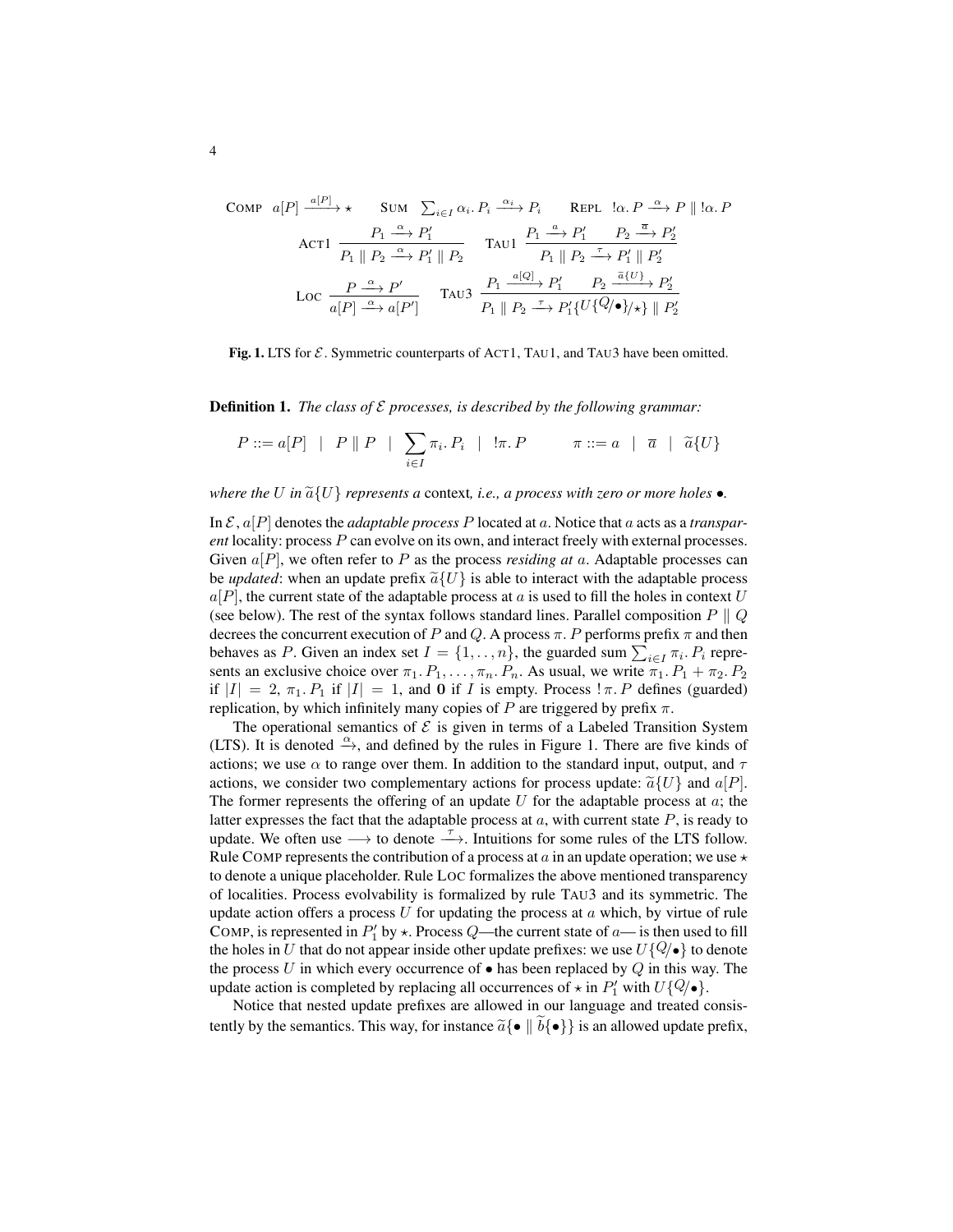and the holes at  $a$  and at  $b$  are actually different. In fact, and as detailed above, the hole inside b is not instantiated in case of an update operation at a.

We move on to formally define the adaptation problems that we shall consider for  $\mathcal E$ processes. They formalize the problem of reaching error states in a system with adaptable processes. Both problems are stated in terms of observability predicates, or *barbs*. Our definition of barbs is parameterized on the number of repetitions of a given signal.

**Definition 2** (Barbs). Let P be an  $\mathcal E$  process, and let  $\alpha$  be an action in  $\{a, \overline{a} \mid a \in \mathcal N\}$ . *We write*  $P \downarrow_{\alpha}$  *if there exists a*  $P'$  *such that*  $P \stackrel{\alpha}{\longrightarrow} P'$ *. Moreover:* 

- $-$  *Given*  $k > 0$ , we write  $P \Downarrow_{\alpha}^k$  iff there exist  $Q_1, \ldots, Q_k$  such that  $P \longrightarrow^* Q_1 \longrightarrow$ ...  $\longrightarrow Q_k$  *with*  $Q_i \downarrow_{\alpha}$ , for every  $i \in \{1, \ldots, k\}.$
- **-** We write  $P \Downarrow_{\alpha}^{\omega}$  iff there exists an infinite computation  $P \longrightarrow^* Q_1 \longrightarrow Q_2 \longrightarrow \dots$ *with*  $Q_i \downarrow_\alpha$  *for every*  $i \in \mathbb{N}$ *.*
- We use  $\psi_\alpha^k$  and  $\psi_\alpha^\omega$  to denote the negation of  $\psi_\alpha^k$  and  $\psi_\alpha^\omega$ , with the expected meaning.

We consider two instances of the problem of reaching an error in an aggregation of terms, or *cluster*. A *cluster* is a process obtained as the parallel composition of an initial process  $P$  with an arbitrary set of processes  $M$  representing its possible subsequent modifications. That is, processes in  $M$  may contain update actions for the adaptable processes in P, and therefore may potentially lead to its modification (evolution).

**Definition 3 (Cluster).** Let P be an  $\mathcal E$  process and  $M = \{P_1, \ldots, P_n\}$ . The set of *clusters is defined as:*  $\mathcal{CS}_P^M = \{P \mid \prod^{m_1} P_1 \mid \cdots \mid \prod^{m_n} P_n \mid m_1, \ldots, m_n \in \mathbb{N}\}.$ 

The *adaptation* problems below formalize correctness of clusters with respect to their ability for recovering from errors by means of update actions. More precisely, given a set of clusters  $\mathcal{CS}_P^M$  and a barb e (signaling an error), we would like to know if all computations of processes in  $\mathcal{CS}_P^M$  (1) have *at most* k consecutive states exhibiting  $e$ , or (2) *eventually* reach a state in which the barb on  $e$  is no longer observable.

Definition 4 (Adaptation Problems). *The* bounded adaptation *problem (*BA*) consists in checking whether given an initial process* P*, a set of processes* M*, a barb* e*, and*  $k > 0$ , for all  $R \in \mathcal{CS}_P^M$ ,  $R \biguplus_{e}^k \text{ holds.}$ 

*Similarly, the* eventual adaptation *problem (*EA*) consists in checking whether given* an initial process P, a set of processes  $M$  and a barb  $e$ , for all  $R\in \mathcal{CS}_P^M$ ,  $R\psi_e^\omega$  holds.

### 3 Adaptable Processes, By Examples

Next we discuss concrete instances of adaptable processes in several settings.

Mode Transfer Operators. In [3], dynamic behavior at the process level is defined by means of two so-called *mode transfer* operators. Given processes P and Q, the *disrupt* operator starts executing  $P$  but at any moment it may abandon  $P$  and execute  $Q$ . The *interrupt* operator is similar, but it returns to execute P once Q emits a termination signal. We can represent similar mechanisms in  $\mathcal E$  as follows:

$$
\mathsf{disrupt}_a(P,Q) \stackrel{\mathsf{def}}{=} a[P] \parallel \widetilde{a}\{Q\} \qquad \mathsf{interrupt}_a(P,Q) \stackrel{\mathsf{def}}{=} a[P] \parallel \widetilde{a}\{Q \parallel t_Q, \bullet\}
$$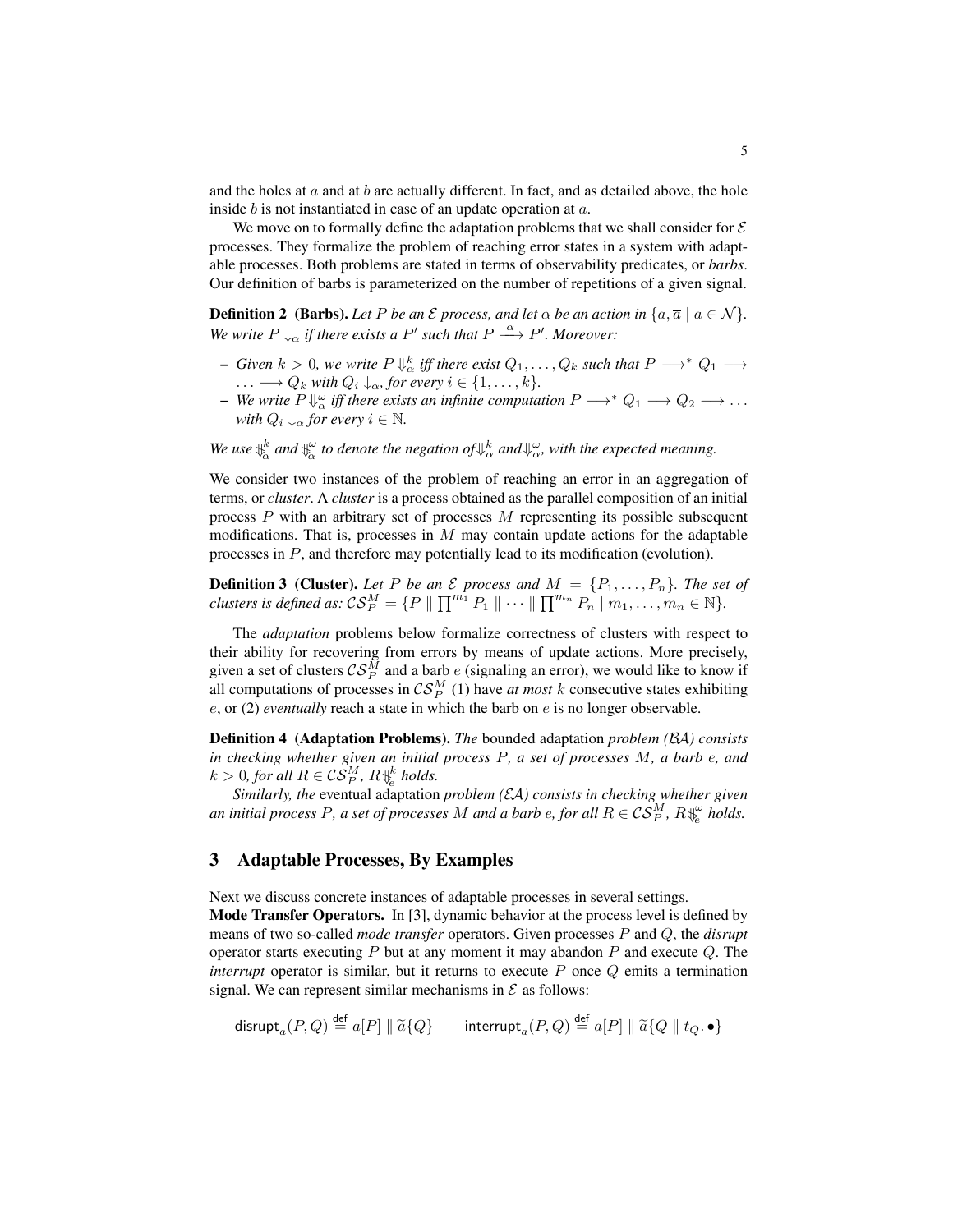Assuming that P evolves on its own to P', the semantics of  $\mathcal E$  decrees that disrupt<sub>a</sub> $(P,Q)$ may evolve either to  $a[P'] \parallel \tilde{a} \{Q\}$  (as locality a is transparent) or to Q (which repre-<br>sents discursion at a). By assuming that P was able to evolve into P'' just before being sents disruption at  $a$ ). By assuming that P was able to evolve into  $P''$  just before being interrupted, process interrupt<sub>a</sub> $(P,Q)$  evolves to  $Q \parallel t_Q$ . P''. Notice how defining P as an adaptable process at  $a$  is enough to formalize its potential disruption/interruption. Above, we assume that a is not used in P and  $Q$ , and that termination of  $Q$  is signaled at the designated name  $t_{\Omega}$ .

Dynamic Update in Workflow Applications. Designing business/enterprise applications in terms of *workflows* is a common practice nowadays. A workflow is a conceptual unit that describes how a number of *activities* coordinate to achieve a particular task. A workflow can be seen as a container of activities; such activities are usually defined in terms of simpler ones, and may be software-based (such as, e.g., "retrieve credit information from the database") or may depend on human intervention (such as, e.g., "obtain the signed authorization from the credit supervisor"). As such, workflows are typically long-running and have a transactional character. A workflow-based application usually consists of a *workflow runtime engine* that contains a number of workflows running concurrently on top of it; a *workflow base library* on which activities may rely on; and of a number of *runtime services*, which are application dependent and implement things such as transaction handling and communication with other applications. A simple abstraction of a workflow application is the following  $\mathcal E$  process:

$$
App \stackrel{\mathsf{def}}{=} \mathsf{wfa}\bigg[\mathsf{we}\big[\mathsf{WE} \parallel \mathsf{W}_1 \parallel \cdots \parallel \mathsf{W}_k \parallel \mathsf{wbl}[\mathtt{BL}] \big] \parallel \mathtt{S}_1 \parallel \cdots \parallel \mathtt{S}_j \bigg]
$$

where the application is modeled as an adaptable process wfa which contains a workflow engine we and a number of runtime services  $S_1, \ldots, S_j$ . In turn, the workflow engine contains a number of workflows  $W_1, \ldots, W_k$ , a process WE (which represents the engine's behavior and is left unspecified), and an adaptable process wbl representing the base library (also left unspecified). As described before, each workflow is composed of a number of activities. We model each  $W_i$  as an adaptable process  $W_i$  containing a process  $\mathbb{W}_{i}$  —which specifies the workflow's logic—, and n activities. Each of them is formalized as an adaptable process  $a_i$  and an *execution environment* env<sub>j</sub>:

$$
\mathsf{W}_i = \mathsf{w}_i\bigg[\,\mathtt{WL}_i \parallel \prod_{j=1}^n\, \big(\mathsf{env}_j[\mathrm{P}_j] \parallel \mathsf{a}_j\big[!u_j.\,\widetilde{\mathsf{env}}_j\{\mathsf{env}_j[\bullet \parallel \mathrm{A}_j]\}\big]\big)\,\bigg]
$$

The current state of the activity j is represented by process  $P_j$  running in env<sub>j</sub>. Locality  $a_j$  contains an update action for env<sub>j</sub>, which is guarded by  $u_j$  and always available. As defined above, such an update action allows to add process  $A_i$  to the current state of the execution environment of j. It can also be seen as a procedure that is yet not active, and that becomes active only upon reception of an output at  $u_j$  from, e.g.,  $W_{i,j}$ . Notice that by defining update actions on  $a_j$  (inside  $WL_i$ , for instance) we can describe the evolution of the execution environment. An example of this added flexibility is the process

$$
U_1 = \text{I replace}_j, \widetilde{\mathsf{a}}_j \big\{ a_j [!u_j, \widetilde{\text{env}}_j \{\text{env}_j [\bullet \parallel \mathtt{A}_j^2] \}] \big\}
$$

Hence, given an output at replace, process  $a_j[[u_j, \widetilde{\text{env}}_j\{\text{env}}_j] \bullet ||A_j]\}] || U_1$  evolves to  $a_j[[u_j, \widetilde{\text{env}}_j] \bullet ||A_j]$  $a_j$ [ $[u_j, \widetilde{\text{env}}_j$ { $\text{env}_j$ [ $\bullet$  || A<sub>2</sub><sup>2</sup>]}] thus discarding A<sub>j</sub> in a *future* evolution of env<sub>j</sub>. This kind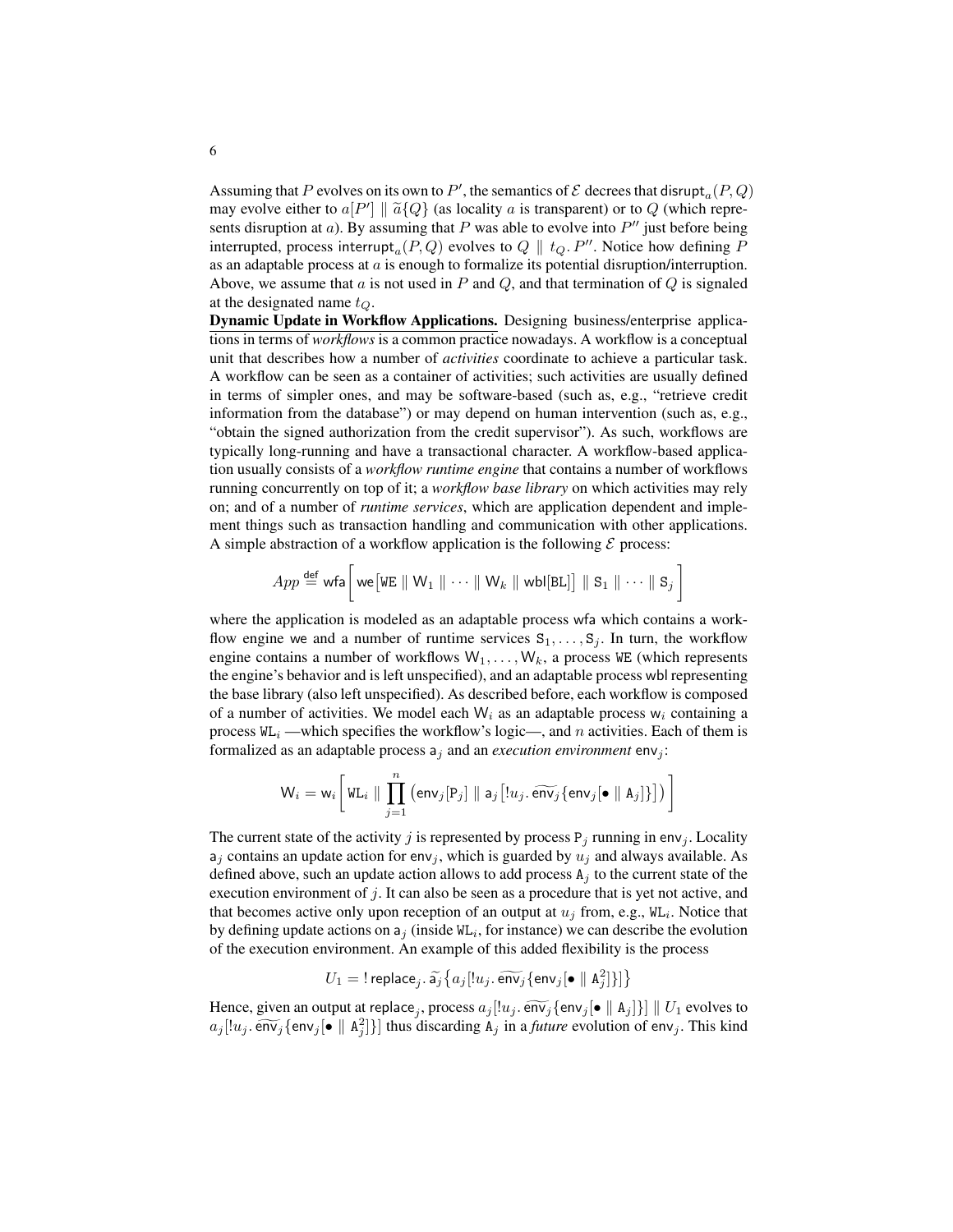of *dynamic update* is available in commercial workflow engines, such as the Windows Workflow Foundation (WWF). Above, for simplicity, we have abstracted from lock mechanisms that keep consistency between concurrent updates on env<sub>i</sub> and  $a_i$ .

In the WWF, dynamic update can also take place at the level of the workflow engine. This way, e.g., the engine may *suspend* those workflows which have been inactive for a certain amount of time. This optimizes resources at runtime, and favors active workflows. We can implement this policy as part of the process WE as follows:

$$
U_2 = \text{! suspend}_i, \widetilde{w_i} \{ \text{! resume}_i, w_i[\bullet] \}
$$

This way, given an output signal at suspend<sub>i</sub>, process  $w_i[W_i] \parallel U_3$  evolves to the persistent process ! resume<sub>i</sub>.  $w_i[W_i]$  which can be reactivated at a later time.

Scaling in Cloud Computing Applications. In the cloud computing paradigm, Web applications are deployed in the infrastructure offered by external providers. Developers only pay for the resources they consume (usually measured as the processor time in remote *instances*) and for additional services (e.g., services that provide performance metrics). Central to this paradigm is the goal of optimizing resources for both clients and provider. An essential feature towards that goal is *scaling*: the capability that cloud applications have for expanding themselves in times of high demand, and for reducing themselves when the demand is low. Scaling can be appreciated in, e.g., the number of running instances supporting the web application. Tools and services for *autoscaling* are provided by cloud providers such as Amazon's Elastic Cloud Computing (EC2) and by vendors who build on the public APIs cloud providers offer.

Here we draw inspiration from the autoscaling library provided by EC2. For scaling purposes, applications in EC2 are divided into *groups*, each defining different scaling policies for different parts of the application. This way, e.g., the part of the application deployed in Europe can have different scaling policies from the part deployed in the US. Each group is then composed of a number of identical instances implementing the web application, and of active processes implementing the scaling policies. This scenario can be abstracted in  $\mathcal E$  as the process  $App \stackrel{\text{def}}{=} G_1 \parallel \cdots \parallel G_n$ , with

$$
G_i = g_i \big[ I \parallel \cdots \parallel I \parallel S_{dw} \parallel S_{up} \parallel \text{CTRL}_i \big]
$$

where each group  $G_i$  contains a fixed number of running instances, each represented by  $I = \text{mid} |A|$ , a process that abstracts an instance as an adaptable process with unique identification mid and state A. Also,  $S_{dw}$  and  $S_{up}$  stand for the processes implementing scaling down and scaling up policies, respectively. Process  $\text{CTRL}_i$  abstracts the part of the system which controls scaling policies for group  $i$ . In practice, this control relies on external services (such as, e.g., services that monitor cloud usage and produce appropriate *alerts*). A simple way of abstracting scaling policies is the following:

$$
S_{dw} = s_d \big[ \, \text{\rm{leert}}^{\text{\rm{d}}}.\, \prod_{i=1}^j \widetilde{\text{\rm{mid}}}\{0\} \, \big] \qquad S_{up} = s_u \big[ \, \text{\rm{leert}}^{\text{\rm{u}}}.\, \prod_{i=1}^k \widetilde{\text{\rm{mid}}}\{ \text{\rm{mid}}[\bullet] \mid \text{\rm{mid}}[\bullet] \, \big\} \, \big]
$$

Given proper alerts from  $\text{CTRL}_i$ , the above processes modify the number of running instances. In fact, given an output at alert<sup>d</sup> process  $S_{dw}$  destroys j instances. This is achieved by leaving the inactive process as the new state of locality mid. Similarly, an output at alert<sup>u</sup> process  $S_{up}$  spawns k update actions, each creating a new instance.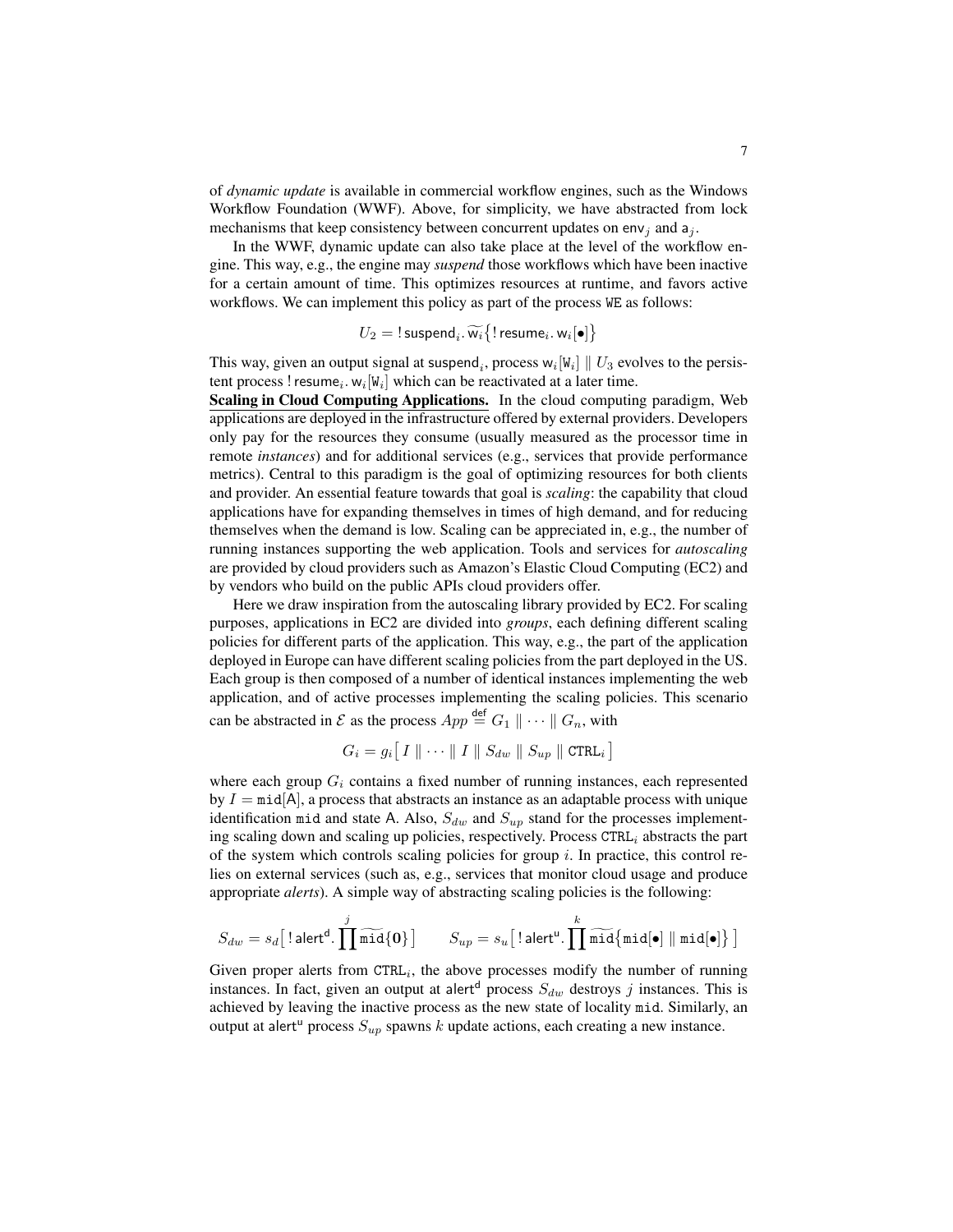Autoscaling in EC2 also includes the possibility of *suspending* and *resuming* the scaling policies themselves. To represent this, we proceed as we did for process  $U_2$ above. This way, for the scale down policy, one can assume that  $\texttt{CTRL}_i$  includes a process  $U_{dw} = \text{!} \text{sup}_{d^{\text{own}}} \tilde{s}_d \{ \text{!} \text{resume}_{dw} \cdot s_d [\bullet] \}$  which, provided an output signal on susp<sub>down</sub>, captures the current policy, and evolves into a process that allows to resume it at a later stage. This idea can be used to enforce other modifications to the policies (such as, e.g., changing the number of instances involved).

#### 4 Bounded and Eventual Adaptation are Undecidable in  $\mathcal E$

We prove that  $\beta A$  and  $\beta A$  are undecidable in  $\beta$  by defining an encoding of Minsky machines (MMs) into  $\mathcal E$  which satisfies the following: a MM terminates if and only if its encoding into  $\mathcal E$  evolves into at least  $k > 0$  processes that can perform a barb e.

A MM [17] is a Turing complete model composed of a set of sequential, labeled instructions, and two registers. Registers  $r_j$  ( $j \in \{0, 1\}$ ) can hold arbitrarily large natural numbers. Instructions  $(1 : I_1), \ldots, (n : I_n)$  can be of three kinds: INC $(r_i)$  adds 1 to register  $r_i$  and proceeds to the next instruction; DECJ( $r_i$ , s) jumps to instruction s if  $r_j$  is zero, otherwise it decreases register  $r_j$  by 1 and proceeds to the next instruction; HALT stops the machine. A MM includes a program counter  $p$  indicating the label of the instruction to be executed. In its initial state, the MM has both registers set to 0 and the program counter  $p$  set to the first instruction.

The encoding, denoted  $\lbrack \cdot \rbrack_1$ , is given in Table 1. A register j with value m is represented by an adaptable process at  $r_j$  that contains the encoding of number m, denoted  $(m)$ <sub>j</sub>. In turn,  $(m)$ <sub>j</sub> consists of a sequence of m output prefixes on name  $u_j$  ending with an output action on  $z_j$  (the encoding of zero). Instructions are encoded as replicated processes guarded by  $p_i$ , which represents the MM when the program counter  $p = i$ . Once  $p_i$  is consumed, each instruction is ready to interact with the registers. To encode the increment of register  $r_i$ , we enlarge the sequence of output prefixes it contains. The adaptable process at  $r_j$  is updated with the encoding of the incremented value (which results from putting the value of the register behind some prefixes) and then the next instruction is invoked. The encoding of a decrement of register  $j$  consists of an exclusive choice: the left side implements the decrement of the value of a register, while the right one implements the jump to some given instruction. This choice is indeed exclusive: the encoding of numbers as a chain of output prefixes ensures that both an input prefix on  $u_i$  and one on  $z_i$  are never available at the same time. When the MM reaches the HALT instruction the encoding can either exhibit a barb on  $e$ , or set the program counter again to the HALT instruction so as to pass through a state that exhibits e at least  $k > 0$  times. The encoding of a MM into  $\mathcal E$  is defined as follows:

**Definition 5.** Let N be a MM, with registers  $r_0 = 0$ ,  $r_1 = 0$  and instructions (1 :  $I_1$ )... ( $n: I_n$ ). Given the encodings in Table 1, the encoding of N in  $\mathcal{E}$  (written  $\llbracket N \rrbracket_1$ ) *is defined as*  $[r_0 = 0]_1 \parallel [r_1 = 0]_1 \parallel \prod_{i=1}^n [(i : I_i)]_1 \parallel \overline{p_1}$ .

It can be shown that a MM  $N$  terminates iff its encoding has at least  $k$  consecutive barbs on the distinguished action e, for every  $k \geq 1$ , i.e.  $[N]_1 \Downarrow_e^k$ . By considering the cluster  $CS_{[N]_1}^{\emptyset} = \{ [N]_1 \}$ , we can conclude that  $\mathcal{B}A$  is undecidable for  $\mathcal E$  processes.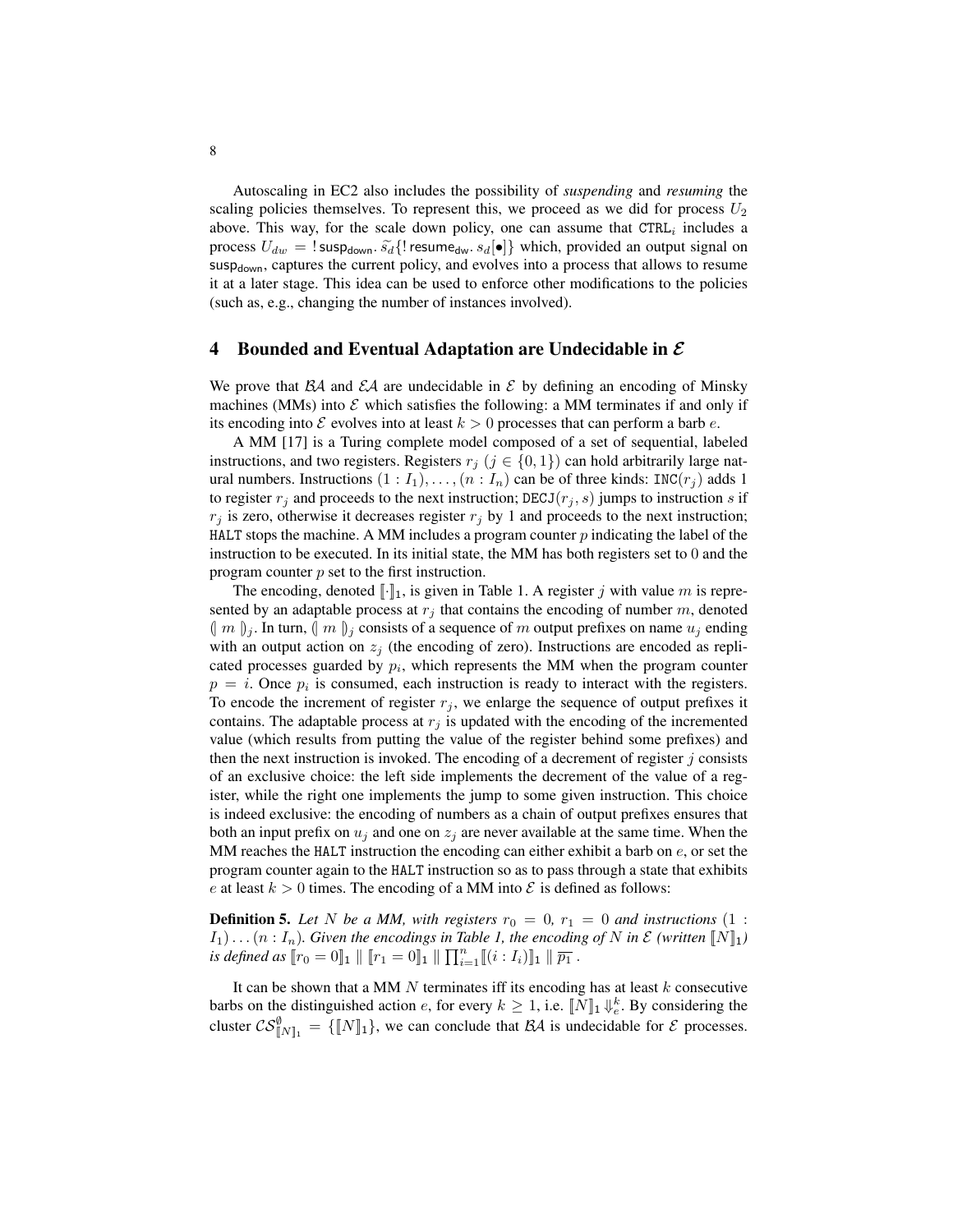REGISTER  $r_j$   $[r_j = n]_1 = r_j [(n_j)_j]$  where  $(n_j)_j = \begin{cases} \frac{\overline{z_j}}{\overline{z_j}} & \text{if } n = 0 \\ \frac{\overline{z_j}}{\overline{z_j}} & \text{if } n > 0 \end{cases}$  $\overline{u_j}$ . (|  $n-1$  ||) if  $n > 0$ . INSTRUCTIONS  $(i : I_i)$  $[[(i : \text{INC}(r_j))]_1 = !p_i \cdot \widetilde{r}_j \{r_j[\overline{u_j}.\bullet]\}.\overline{p_{i+1}}]$  $\begin{array}{llll} \lbrack\! \lbrack(i:DECJ(r_j,s))\rbrack\! \rbrack_1 = !p_i. \left( u_j. \overline{p_{i+1}} + z_j. \, \widetilde{r_j} \{r_j[\overline{z_j}]\}. \, \overline{p_s} \right) \\ \lbrack\! \lbrack(i:HALT)\rbrack\! \rbrack_1 & = !p_i. \left( e + \overline{p_i} \right) \end{array}$  $= !p_i . (e + \overline{p_i})$ Table 1. Encoding of MMs into  $\mathcal{E}$ .

Moreover, since the number of consecutive barbs on  $e$  can be unbounded (i.e., there exists a computation where  $[\![N]\!]_1 \Downarrow_e^{\omega}$ , we can also conclude that  $\mathcal{EA}$  is undecidable.

Theorem 1. BA *and* EA *are undecidable in* E *.*

## 5 The Subcalculus  $\mathcal{E}^-$  and Decidability of Bounded Adaptation

Theorem 1 raises the question as whether there are fragments of  $\mathcal E$  in which the problems are decidable. A natural way of restricting the language is by imposing limitations on *update patterns*, the behavior of running processes as a result of update actions. We now consider  $\mathcal{E}^-$ , the fragment of  $\mathcal E$  in which update prefixes are restricted in such a way that the hole  $\bullet$  cannot occur in the scope of prefixes. More precisely,  $\mathcal{E}^-$  processes are those  $\mathcal E$  processes in which the context U in  $\tilde{a} \{U\}$  respects the following grammar:

$$
U ::= P \mid a[U] \mid U \parallel U \mid \bullet
$$

In [5], we have shown that there exists an algorithm to determine whether there exists  $R \in \mathcal{CS}_P^M$  such that  $R\Downarrow_\alpha^k$  holds. We therefore have the following result.

Theorem 2.  $BA$  is decidable in  $\mathcal{E}^-$ .

We now provide intuitions on the proof of Theorem 2; see [5] for details. The algorithm checks whether one of such  $R$  appears in the (possibly infinite) set of processes from which it is possible to reach a process that can perform  $\alpha$  at least k consecutive times. The idea is to introduce a *preorder* (or, equivalently, quasi-order)  $\preceq$  on processes so as to characterize such a set by means of a so-called *finite basis*: finitely many processes that generate the set by upward closure, i.e., by taking all processes which are greater or equal to some process (wrt  $\preceq$ ) in the finite basis.

The proof appeals to the theory of well-structured transition systems [1,13]. We define the preorder  $\leq$  by resorting to a tree representation, in such a way that: (i)  $\leq$  is a *well-quasi-order*: given any infinite sequence  $x_i, i \in \mathbb{N}$ , of elements there exist  $j < k$ such that  $x_j \preceq x_k$ ; (ii)  $\preceq$  is *strongly compatible* wrt reduction in  $\mathcal{E}$ : for all  $x_1 \preceq y_1$  and all reductions  $x_1 \longrightarrow x_2$ , there exists  $y_2$  such that  $y_1 \longrightarrow y_2$  and  $x_2 \preceq y_2$ ; (iii)  $\preceq$  is *decidable*; and (iv)  $\preceq$  has an *effective pred-basis*, i.e., for any x it is possible to compute a basis of the set of states y such that there exists  $y' \rightarrow x'$  with  $y' \preceq y$  and  $x \preceq x'$ . It is known [1,13] that given any target set I which is characterizable by a finite basis, an algorithm exists to compute a finite basis  $FB$  for the set of processes from which it is possible to reach a process belonging to I.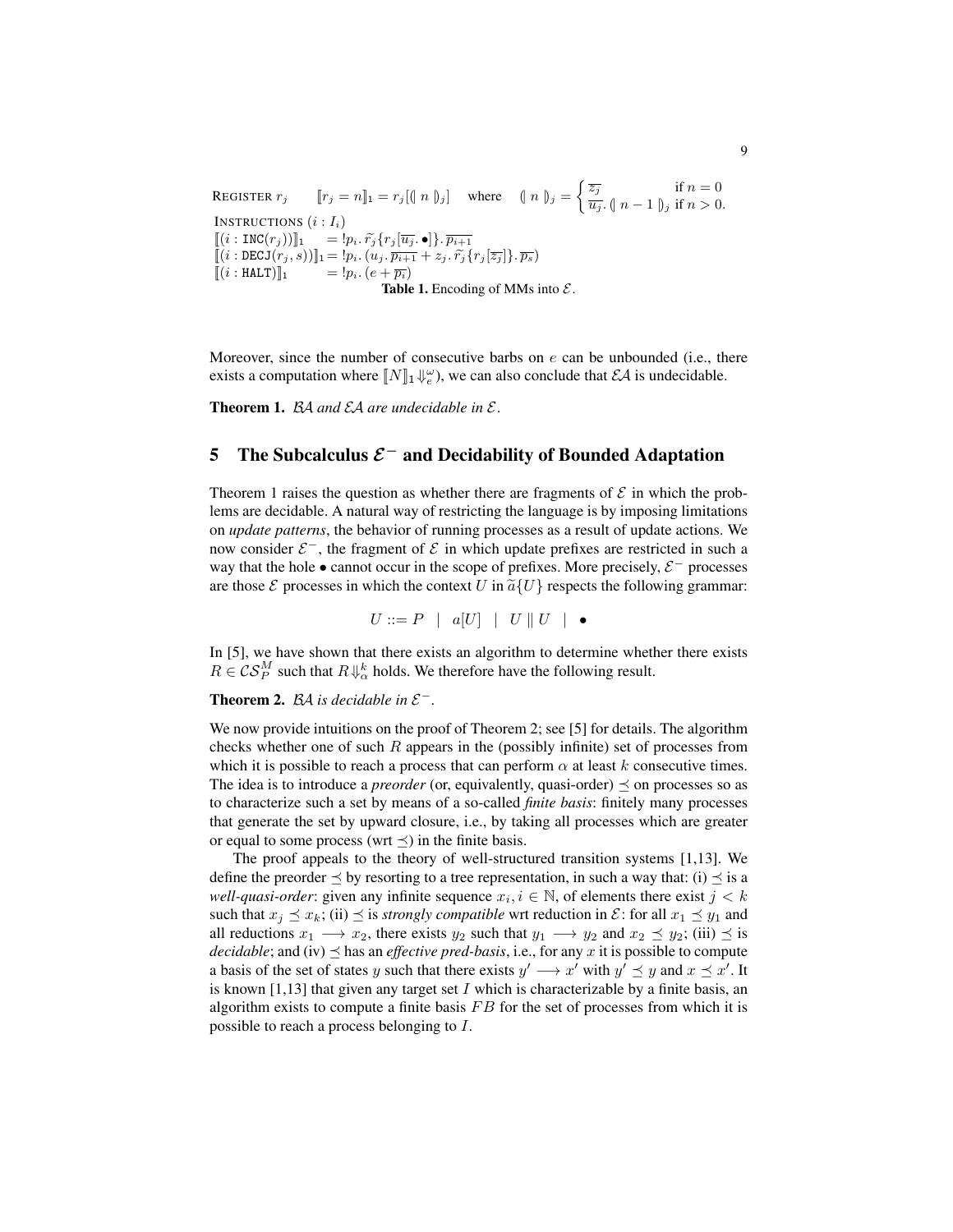The algorithm to determine if there exists  $R \in \mathcal{CS}_P^M$  such that  $R \Downarrow_{\alpha}^k$  consists of three steps: (1) We restrict the set of terms that we consider to those reachable by any  $R \in \mathcal{CS}_P^M$ . We characterize this set by (a) considering the *sequential subterms* in  $\mathcal{CS}_P^M$ , i.e., terms not having parallel or locations as their topmost operator, included in the term P or in the terms in M and (b) introducing  $\preceq$  over terms with the above properties. (2) We then show that it is possible to compute  $I$  (i.e. the finite basis of the set mentioned before) such that it includes all processes that expose  $\alpha$  at least k consecutive times. (3) Finally, we show that it is possible to determine whether or not some  $R \in \mathcal{CS}_P^M$  is included in the set generated by the finite basis  $FB$ .

Intuitions on these three steps follow. As for (1), we exploit Kruskal's theorem on well-quasi-orderings on trees [15]. Unlike other works appealing to well-structured transition systems for obtaining decidability results (e.g. [9]), in the case of  $\mathcal{E}^-$  it is not possible to find a bound on the "depth" of processes. Consider, for instance, process  $R = a[P] \parallel |\tilde{a} \{a[a] \bullet] \}$ . One possible evolution of R is when it is always the innermost adaptable process which is updated; as a result, one obtains a process with an unbounded number of nested adaptable processes:  $a[a[... a]P]]$ . Nevertheless, some regularity can be found also in the case of  $\mathcal{E}^-$ , by mapping processes into trees labeled over location names and sequential subterms in  $\mathcal{CS}_P^M$ . The tree of a process P is built as follows. We set a root node labeled with the special symbol  $\epsilon$ , and which has as many children nodes as parallel subterms in  $P$ . For those subterms different from an adaptable process, we obtain leaf nodes labeled with the subterms. For each subterm  $a[P']$ , we obtain a node which is labeled with a and has as many children nodes as parallel subterms in  $P'$ ; tree construction then proceeds recursively on each of these parallel subterms. By mapping processes into this kind of trees, and by using Kruskal's ordering over them, it can be shown that our preorder  $\preceq$  is a well-quasi-ordering with strong compatibility, and has an effective pred-basis. The pred-basis of a process  $P$  is computed by taking all the *minimal* terms that reduce to P in a single reduction. These terms are obtained by extending the tree of  $P$  with at most two additional subtrees, which represent the subprocess(es) involved in a reduction.

As for (2), we proceed backwards. We first determine the finite basis  $FB'$  of the set of processes that can *immediately* perform  $\alpha$ . This corresponds to the set of sequential subterms of  $\mathcal{CS}_P^M$  that can immediately perform  $\alpha$ . If  $k > 1$  (otherwise we are done) we do a backward step by applying the effective pred-basis procedure described above to each term of  $FB'$ , with a simple modification: if an element  $Q$  of the obtained basis cannot immediately perform  $\alpha$ , we replace it with all the terms  $Q \parallel Q'$ , where  $Q'$  is a sequential subterm of  $\mathcal{CS}_P^M$  that can immediately perform  $\alpha$ . To ensure minimality of the finite basis  $FB'$ , we remove from it all  $R'$  such that  $R \preceq R'$ , for some R already in  $FB'$ . We repeat this procedure  $k - 1$  times to obtain  $FB$ —the finite basis of I.

As for (3), we verify if there exists a  $Q \in FB$  for which the following check succeeds. Let  $Par(Q)$  be the multiset of terms  $Q_i$  such that Q is obtained as the parallel composition of such  $Q_i$  (notice that it could occur that  $Par(Q) = \{Q\}$ ). We first remove from  $Par(Q)$  all those  $Q_i$  such that there exists  $T \in M$  with  $Q_i \preceq T$ , thus obtaining the multiset  $Par'(Q)$ . Let S be the parallel composition of the processes in  $Par'(Q)$ . Then, we just have to check whether  $S \preceq P$  or not.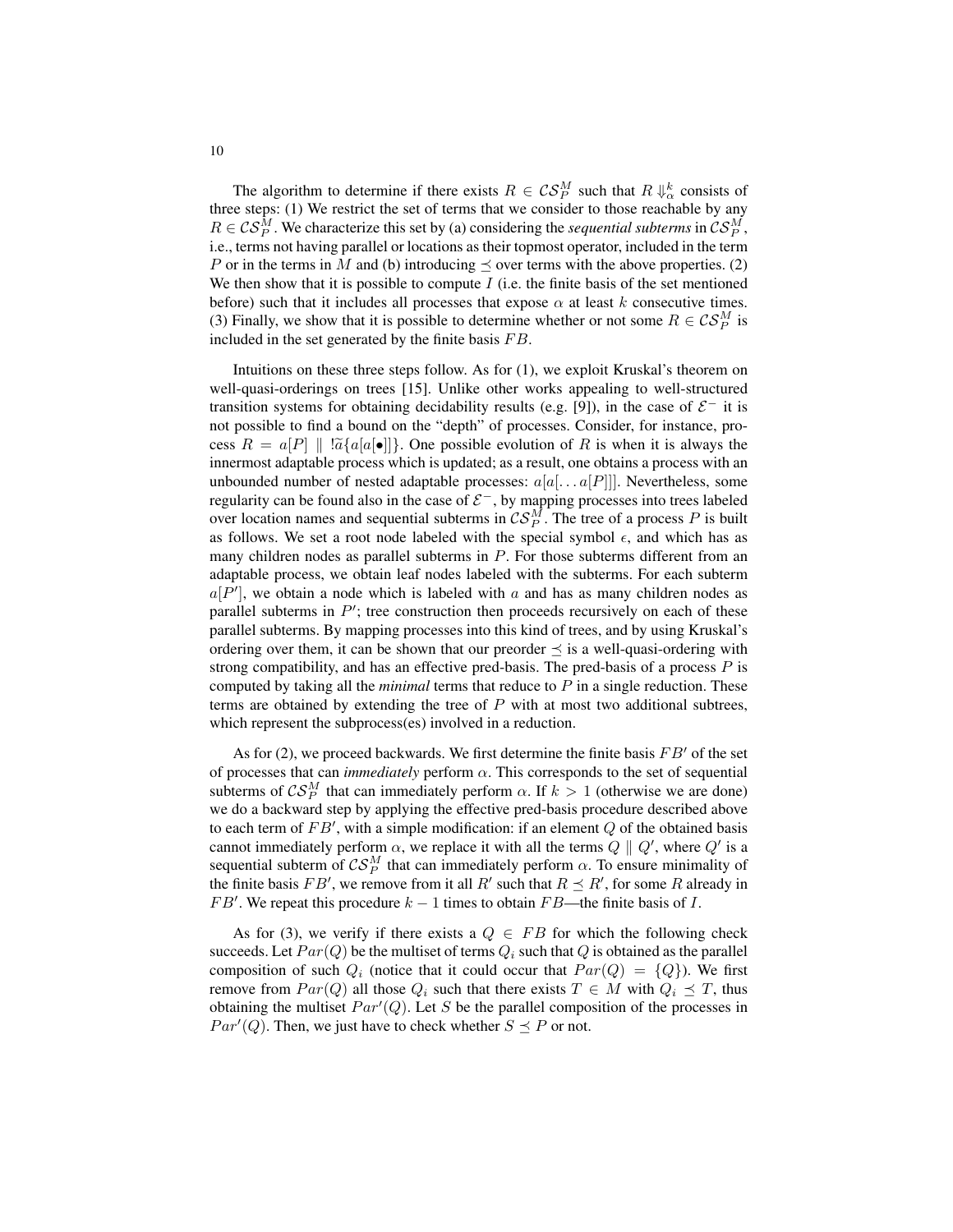CONTROL =  $a \cdot (\overline{f} \parallel \overline{b} \parallel \overline{a}) \parallel \overline{a} \cdot a \cdot (\overline{p_1} \parallel e) \parallel !h \cdot (g \cdot \overline{f} \parallel \overline{h})$ REGISTER  $r_j$  $[r_j = m]_2 = \begin{cases} r_j [linc_j, \overline{u_j} \parallel \overline{z_j}] & \text{if } m = 0 \\ \text{if } \overline{u_j} \text{ is } \overline{u_j} \parallel \overline{u_j} \parallel \overline{u_j} \parallel \overline{u_j} \parallel \overline{u_j} \end{cases}$  $r_j[linc_j, \overline{u_j} \parallel \overline{\prod_1^m u_j} \parallel \overline{z_j}]$  if  $m > 0$ . INSTRUCTIONS  $(i : I_i)$  $[(i : \text{INC}(r_j))]_2$  =  $!p_i. f. (\overline{g} || b. \overline{inc_j}.\overline{p_{i+1}})$  $[[(i : DECJ(r_j, s))]_2 = |p_i, f. (g || (u_j, (\bar{b} || \bar{p}_{i+1}) + z_j, \tilde{r}_j \{r_j \vert [inc_j, \bar{u}_j || \bar{z}_j]\}, \overline{p_s})$  $[(i : \text{HALT})]_2$  =  $:p_i. \overline{h}. \hat{h}. \tilde{r_0} \{r_0[linc_0.\overline{u_0} \parallel \overline{z_0}]\}.\tilde{r_1} \{r_1[linc_1.\overline{u_1} \parallel \overline{z_1}]\}.\overline{p_1}$ Table 2. Encoding of MMs into  $\mathcal{E}^-$  - Static case.

## 6 Eventual Adaptation is Undecidable in  $\mathcal{E}^-$

We show that  $\mathcal{E}A$  is undecidable in  $\mathcal{E}^-$  by relating it to termination in MMs. In contrast to the encoding given in Section 4, the encodings presented here are *non faithful*: when mimicking a test for zero, the encoding may perform a jump even if the tested register is not zero. Nevertheless, we are able to define encodings that repeatedly simulate finite computations of the MM, and if the repeated simulation is infinite, then we have the guarantee that the number of erroneous steps is finite. This way, the MM terminates iff its encoding has a non terminating computation. As during its execution the encoding continuously exhibits a barb on e, it then follows that  $\mathcal{EA}$  is undecidable in  $\mathcal{E}^-$ .

We show that *EA* is already undecidable in two fragments of  $\mathcal{E}^-$ . While in the *static* fragment we assume that the topology of nested adaptable processes is fixed and cannot change during the computation, in the *dynamic* fragment we assume that such a topology can change, but that processes cannot be neither removed nor replicated.

Undecidability in the Static Case. The encoding relies on finitely many output prefixes acting as *resources* on which instructions of the MM depend in order to be executed. To repeatedly simulate finite runs of the MM, at the beginning of the simulation the encoding produces finitely many instances of these resources. When HALT is reached, the registers are reset, some of the consumed resources are restored, and a new simulation is restarted from the first instruction. In order to guarantee that an infinite computation of the encoding contains only finitely many erroneous jumps, finitely many instances of a second kind of resource (different from that required to execute instructions) are produced. Such a resource is consumed by increment instructions and restored by decrement instructions. When the simulation performs a jump, the tested register is reset: if it was not empty (i.e., an erroneous test) then some resources are permanently lost. When the encoding runs out of resources, the simulation will eventually block as increment instructions can no longer be simulated. We make two non restrictive assumptions. First, we assume that a MM computation contains at least one increment instruction. Second, in order to avoid resource loss at the end of a correct simulation run, we assume that MM computations terminate with both the registers empty.

We now discuss the encoding defined in Table 2. We first comment on CONTROL, the process that manages the resources. It is composed of three processes in parallel. The first replicated process produces an unbounded amount of processes  $\overline{f}$  and  $\overline{b}$ , which represent the two kinds of resources described above. The second process starts and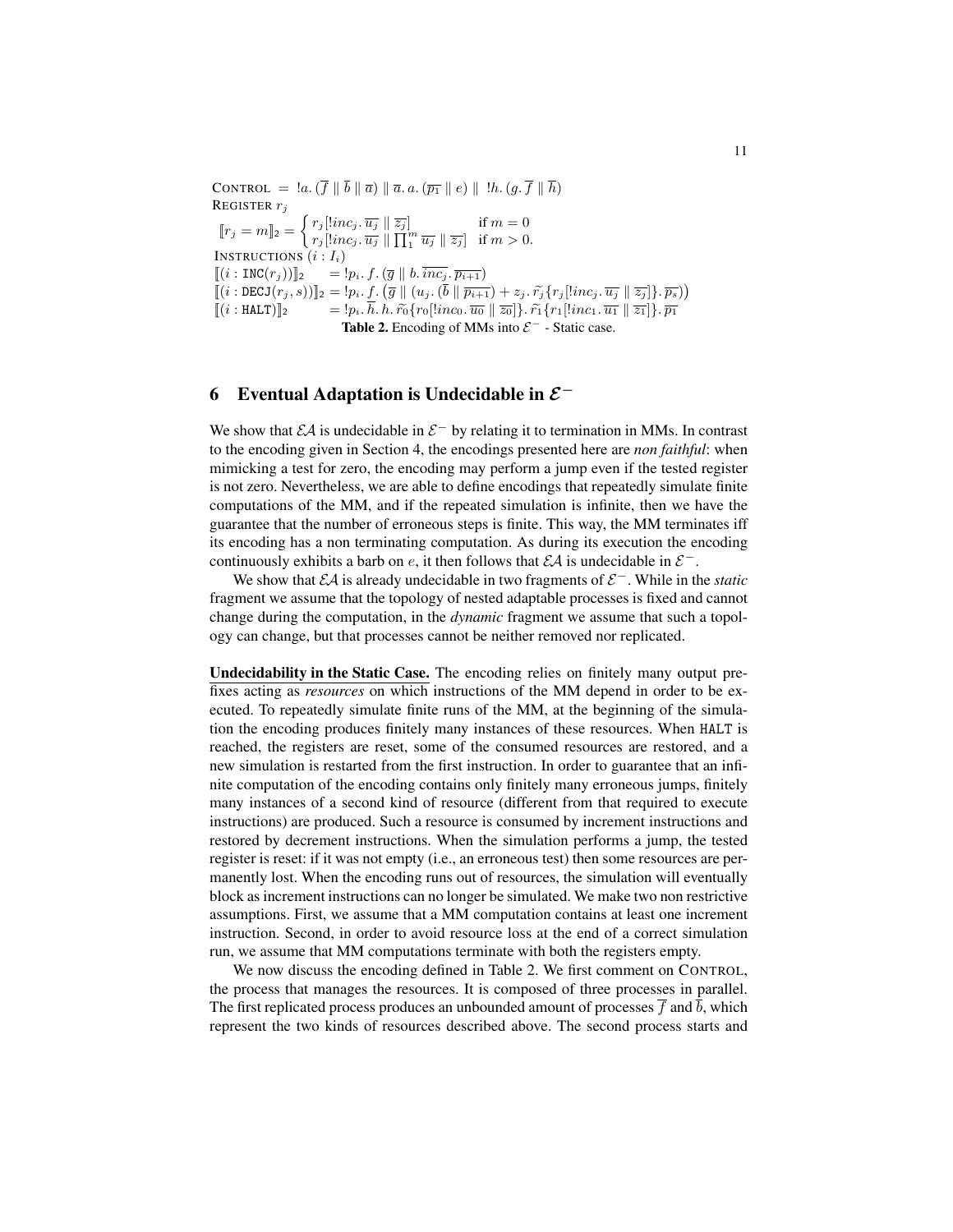stops a resource production phase by performing  $\bar{a}$  and a, respectively. Then, it starts the MM simulation by emitting the program counter  $\overline{p_1}$ . The third process is used at the end of the simulation to restore some of the consumed resources  $f$  (see below).

A register  $r_i$  that stores number m is encoded as an adaptable process at  $r_i$  containing m copies of the unit process  $\overline{u_i}$ . It also contains process  $\lim_{i} c_i$ .  $\overline{u_i}$  which allows to create further copies of  $\overline{u_i}$  when an increment instruction is executed. Instructions are encoded as replicated processes guarded by  $p_i$ . Once  $p_i$  is consumed, increment and decrement instructions consume one of the resources  $f$ . If such a resource is available then it is renamed as  $\overline{q}$ , otherwise the simulation blocks. The simulation of an increment instruction also consumes an instance of resource  $\bar{b}$ .

The encoding of a decrement-and-jump instruction is slightly more involved. It is implemented as a choice: the process can either perform a decrement and proceed with the next instruction, or to jump. In case the decrement can be executed (the input  $u_i$ is performed) then a resource  $\overline{b}$  is restored. The jump branch can be taken even if the register is not empty. In this case, the register is reset via an update that restores the initial state of the adaptable process at  $r_j$ . Note that if the register was not empty, then some processes  $\overline{u_i}$  are lost. Crucially, this causes a permanent loss of a corresponding amount of resources b, as these are only restored when process  $\overline{u_i}$  are present.

The simulation of the HALT instruction performs two tasks before restarting the execution of the encoding by reproducing the program counter  $p_1$ . The first one is to restore some of the consumed resources  $\overline{f}$ : this is achieved by the third process of CONTROL, which repeatedly consumes one instance of  $\overline{g}$  and produces one instance of  $\overline{f}$ . This process is started/stopped by executing the two prefixes  $\overline{h}$ . h. The second task is to reset the registers by updating the adaptable processes at  $r_j$  with their initial state.

The full definition of the encoding is as follows.

**Definition 6.** Let N be a MM, with registers  $r_0$ ,  $r_1$  and instructions  $(1 : I_1) \dots (n : I_n)$ In)*. Given the* CONTROL *process and the encodings in Table 2, the encoding of* N *in*  $\mathcal{E}^{-}$  *(written*  $\llbracket N \rrbracket_2$ *) is defined as*  $\llbracket r_0 = 0 \rrbracket_2 \parallel \llbracket r_1 = 0 \rrbracket_2 \parallel \prod_{i=1}^n \llbracket (i : I_i) \rrbracket_2 \parallel \text{CONTROL}.$ 

The encoding has an infinite sequence of simulation runs if and only if the corresponding MM terminates. As the barb  $e$  is continuously exposed during the computation (the process e is spawn with the initial program counter and is never consumed), we can conclude that a MM terminates if and only if its encoding does not eventually terminate.

**Lemma 1.** Let N be a MM. N terminates iff  $\llbracket N \rrbracket_2 \Downarrow_e^{\omega}$ .

Exploiting Lemma 1, we can state the following:

### **Theorem 3.**  $\mathcal{E}A$  is undecidable in  $\mathcal{E}^-$ .

Note that the encoding  $\lVert \cdot \rVert_2$  uses processes that do not modify the topology of nested adaptable processes; update prefixes do not remove nor create adaptable processes: they simply remove the processes currently in the updated locations and replace them with the predefined initial content. One could wonder whether the ability to remove processes is necessary for the undecidability result: next we show that this is not the case.

Undecidability in the Dynamic Case. We now show that  $\mathcal{EA}$  is still undecidable in  $\mathcal{E}^$ even if we consider updates that do not remove running processes. The proof relies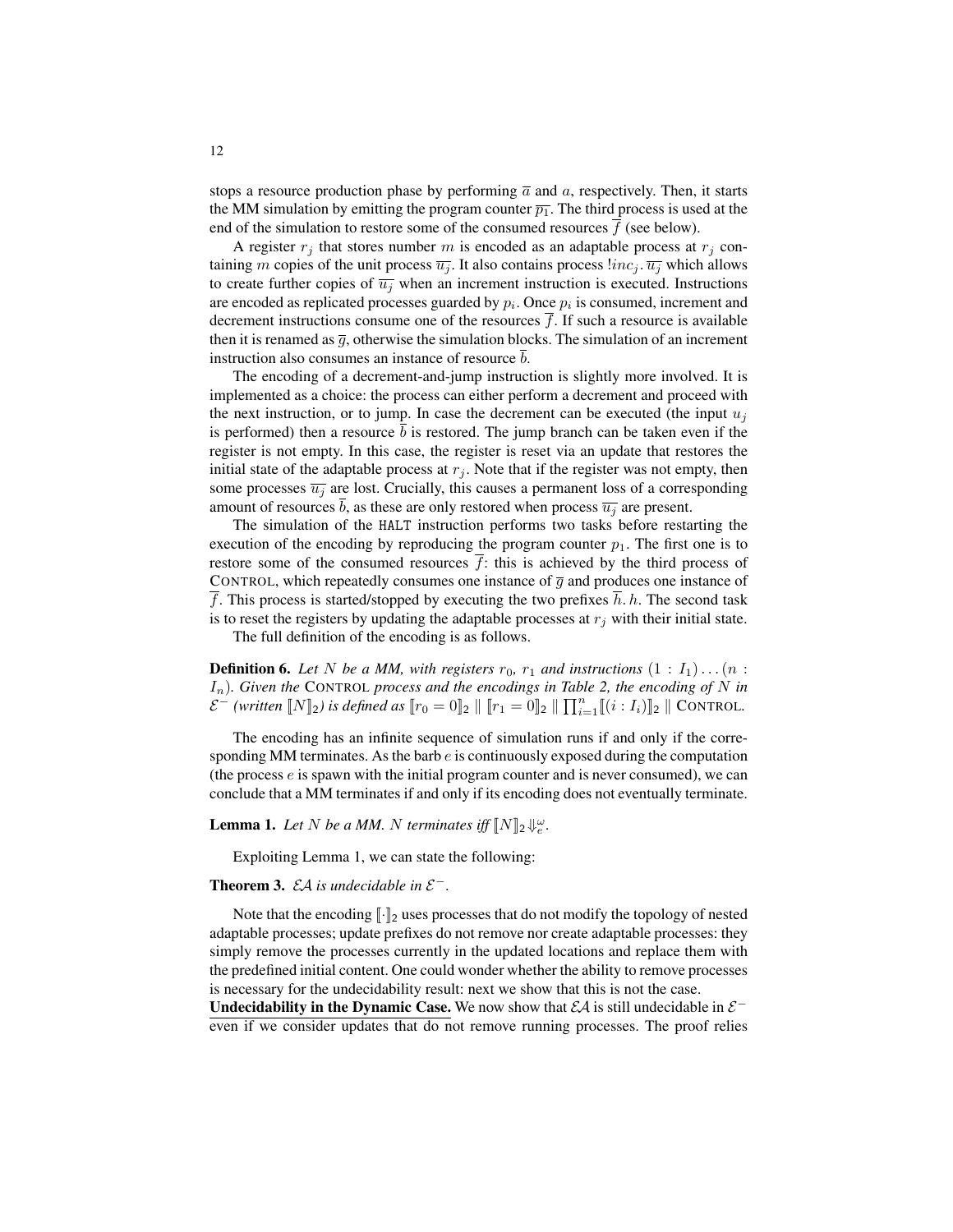REGISTER  $r_j$  $[r_j = 0]_3 = r_j[Reg_j || c_j[0]]$  with  $Reg_j = \{inc_j, \tilde{c}_j\{c_j[\bullet]\}\text{. } \overline{ack}, \tilde{c}_j\{c_j[\bullet]\}\text{. } \overline{ack}$ INSTRUCTIONS  $(i: I_i)$  $[(i : \text{INC}(r_j))]_3$  =  $!p_i. f. (\overline{g} || b. \overline{inc_j}. \mathit{ack} \cdot \overline{p_{i+1}})$  $[[(i : \texttt{DECJ}(r_j, s))]_3 = !p_i \cdot f \cdot (\overline{g} \parallel (\overline{u_j} \cdot acc \cdot (\overline{b} \parallel \overline{p_{i+1}}) + \widetilde{c_j} \{ \bullet \} \cdot \widetilde{r_j} \{ r_j [Reg_j \parallel c_j[\bullet]] \} \cdot \overline{p_s}) )$  $[(i : \texttt{HALT})]_3$  =  $!p_i. h. h. \widetilde{c_0} \{ \bullet \}. \widetilde{r_0} \{ r_0[Reg_0 || c_0[\bullet]] \}. \widetilde{c_1} \{ \bullet \}. \widetilde{r_1} \{ r_1[Reg_1 || c_1[\bullet]] \}. \overline{p_1}$ Table 3. Encoding of MMs into  $\mathcal{E}^-$  - Dynamic case.

on a nondeterministic encoding of MMs, similar to the one presented before. In that encoding, process deletion was used to restore the initial state inside the adaptable processes representing the registers. In the absence of process deletion, we use a more involved technique based on the possibility of moving processes to a different context: processes to be removed are guarded by an update prefix  $\tilde{c}_i\{c_i[\bullet]\}\$  that simply tests for the presence of a parallel adaptable process at  $c_j$ ; when a process must be deleted, it is "collected" inside  $c_j$ , thus disallowing the possibility to execute such an update prefix.

The encoding is as in Definition 6, with registers and instructions encoded as in Table 3. A register  $r_j$  that stores number m is encoded as an adaptable process at  $r_j$ that contains m copies of the unit process  $u_j$ .  $\tilde{c}_j\{c_j[\bullet]\}$ .  $\overline{ack}$ . It also contains process  $Reg<sub>i</sub>$ , which creates further copies of the unit process when an increment instruction is invoked, as well as the collector  $c_j$ , which is used to store the processes to be removed.

An increment instruction adds an occurrence of  $u_j$ .  $\tilde{c}_j\{c_j[\bullet]\}$ .  $\overline{ack}$ . Note that an output *inc* could synchronize with the corresponding input inside a collected process. This immediately leads to deadlock as the containment induced by  $c_j$  prevents further interactions. The encoding of a decrement-and-jump instruction is implemented as a choice, following the idea discussed for the static case. If the process guesses that the register is zero then, before jumping to the given instruction, it proceeds at disabling its current content: this is done by (i) removing the boundary of the collector  $c_j$  leaving its content at the top-level, and (ii) updating the register placing its previous state in the collector. A decrement simply consumes one occurrence of  $u_i$ .  $\tilde{c}_i\{c_i[\bullet]\}\$ . ack. Note that as before the output  $\overline{u_j}$  could synchronize with the corresponding input inside a collected process. Again, this immediately leads to deadlock. The encoding of HALT exploits the same mechanism of collecting processes to simulate the reset of the registers.

This encoding has the same properties of the one discussed for the static case. In fact, in an infinite simulation the collected processes are never involved, otherwise the computation would block. We can conclude that process deletion is not necessary for the undecidability of  $\mathcal{E}A$  in  $\mathcal{E}^-$ . Nevertheless, in the encoding in Table 3 we need to use the possibility to remove and create adaptable processes (namely, the collectors  $c_i$  are removed and then reproduced when the registers must be reset). One could therefore wonder whether  $\mathcal{E}A$  is still undecidable if we remove from  $\mathcal{E}^-$  *both* the possibility to remove processes and to create/destroy adaptable processes. In the extended version of this paper [5] we have defined a fragment of  $\mathcal{E}^-$  obtained by (i) disallowing creation and destruction of adaptable processes and (ii) eliminating the possibility of removing or relocating a running process to a different adaptable process. By resorting to the theory of Petri nets, we have proved that EA for processes in this fragment is *decidable*.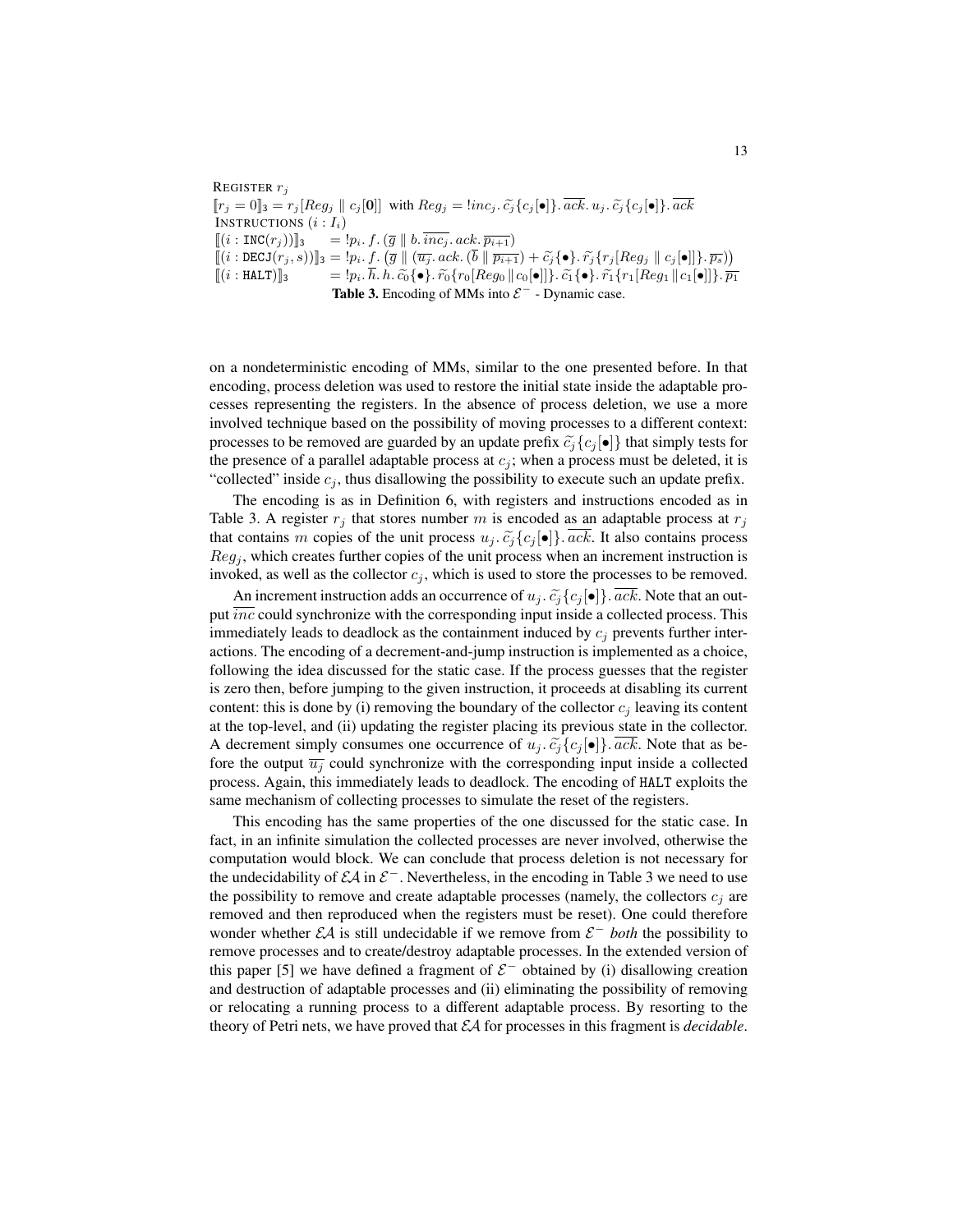## 7 Concluding Remarks

We have proposed the concept of *adaptable process* as a way of describing concurrent systems that exhibit complex evolvability patterns at runtime. We have introduced  $\mathcal{E}$ , a calculus of adaptable processes in which processes can be updated/relocated at runtime. We also proposed the *bounded* and *eventual* adaptation problems, and provided a complete study of their (un)decidability for  $\mathcal E$  processes. Our results shed light on the expressive power of  $\mathcal E$  and on the verification of concurrent processes that may evolve at runtime. As for future work, it would be interesting to develop variants of  $\mathcal E$  tailored to concrete application settings, to determine how the proposed adaptation problems fit in such scenarios, and to study how to transfer our decidability results to such variants.

Related Work. As argued before, the combination of techniques required to prove decidability of  $\beta A$  in  $\beta$ <sup>-</sup> is non trivial. In particular, the technique is more complex than that in [2], which relies on a bound on the depth of trees, or that in [23], where only topologies with bounded paths are taken into account. Kruskal's theorem is also used in [7] for studying the decidability properties of calculi with exceptions and compensations. The calculi considered in [7] are *first-order*; in contrast,  $\mathcal{E}$  is a *higher-order* calculus (see below). We showed the undecidability of  $\mathcal{E}A$  in  $\mathcal{E}^-$  by means of an encoding of MMs that does not reproduce faithfully the corresponding machine. Similar techniques have been used to prove the undecidability of repeated coverability in reset Petri nets [11], but in our case their application revealed much more complex. Notice that since in a cluster there is no a-priori knowledge on the number of modifications that will be applied to the system, the analysis needs to be *parametric*. Parametric verification has been studied, e.g., in the context of broadcast protocols in fully connected [12] and ad-hoc networks [10]. Differently from [12,10], in which the number of nodes (or the topology) of the network is unknown, we consider systems in which there is a known part (the initial system  $P$ ), and there is another part composed of an unknown number of instances of processes (taken from the set of possible modifications  $M$ ).

 $\mathcal E$  is related to *higher-order* process calculi such as, e.g., the higher-order  $\pi$ -calculus [21], Kell [22], and Homer [8]. In such calculi, processes can be passed around, and so communication involves term instantiation, as in the  $\lambda$ -calculus. Update actions in  $\mathcal E$  are a form of term instantiation: as we elaborate in [6], they can be seen as a streamlined version of the *passivation* operator of Kell and Homer, which allows to suspend a running process. The encoding given in Section 4 is inspired in the encoding of MMs into a core higher-order calculus with passivation presented in [19, Ch 5]. In [19], however, no adaptation concerns are studied. Also related to  $\mathcal E$  are process calculi for distributed algorithms/systems (e.g., [4,20,18,14]) which feature located processes and notions of failure. In [4], a higher-order operation that defines *savepoints* is proposed: process save $\langle P \rangle$ . Q defines the savepoint P for the current location; if the location crashes, then it will be restarted with state  $P$ . The calculus in [20] includes constructs for killing a located process, spawning a new located process, and checking the status of a location. In [18,14], the language includes a *failure detector* construct  $S(k)$ . P which executes  $P$  if location  $k$  is *suspected* to have failed. Crucially, while in the languages in [4,20,18,14] the *post-failure* behavior is defined statically, in  $\mathcal E$  it can be defined dy